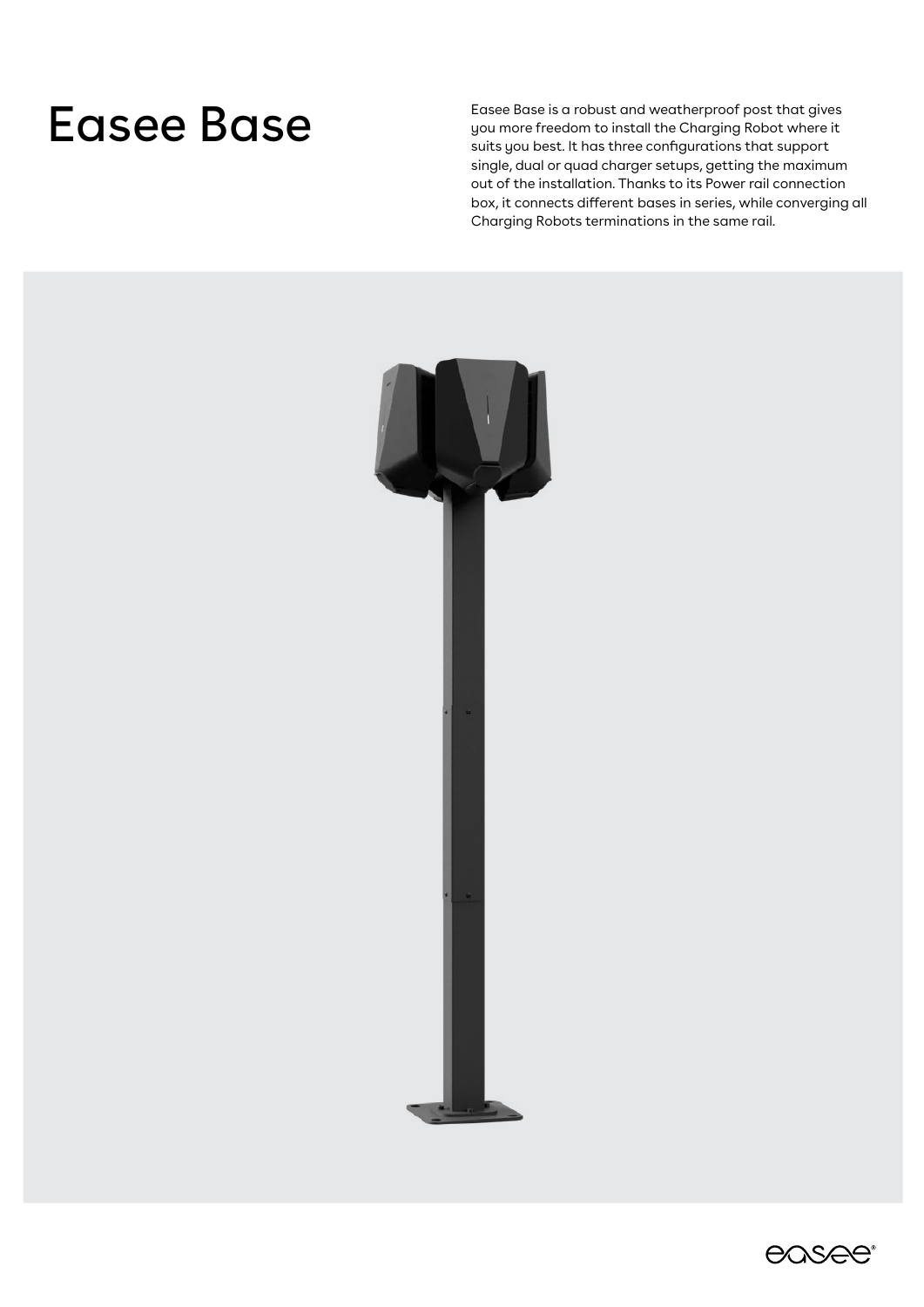## **Why choose Easee Base?**

#### **Benefits**

- Up to four Easee Charging Robots can be installed on the same base. –
- Easy to connect each base in series with the supplied Power rail connection box. –
- Made of steel, with a strong scratch resistant powder coating, ensuring a long lasting durability. –
- Integrated cable hooks that allow the charging cable to be permanently connected<sup>1</sup> –
- Adapter plate that allows for a 45 degree installation angle. –
- Designed in Norway –



1 Only available for 1-way and 2-way setups. The charging cable can be permanently locked in the Charging Robot.

**Power rail**

The Power rail is a connection box that allows multiple charging posts to be connected in series.

We recommend using the two upper terminal sets for the charger cables. For a single charger, only one set of terminals is used, for two chargers both sets of terminals are used and for four chargers two wires have to share each terminal in both sets.

The two lower set of terminals is used for power in and out.

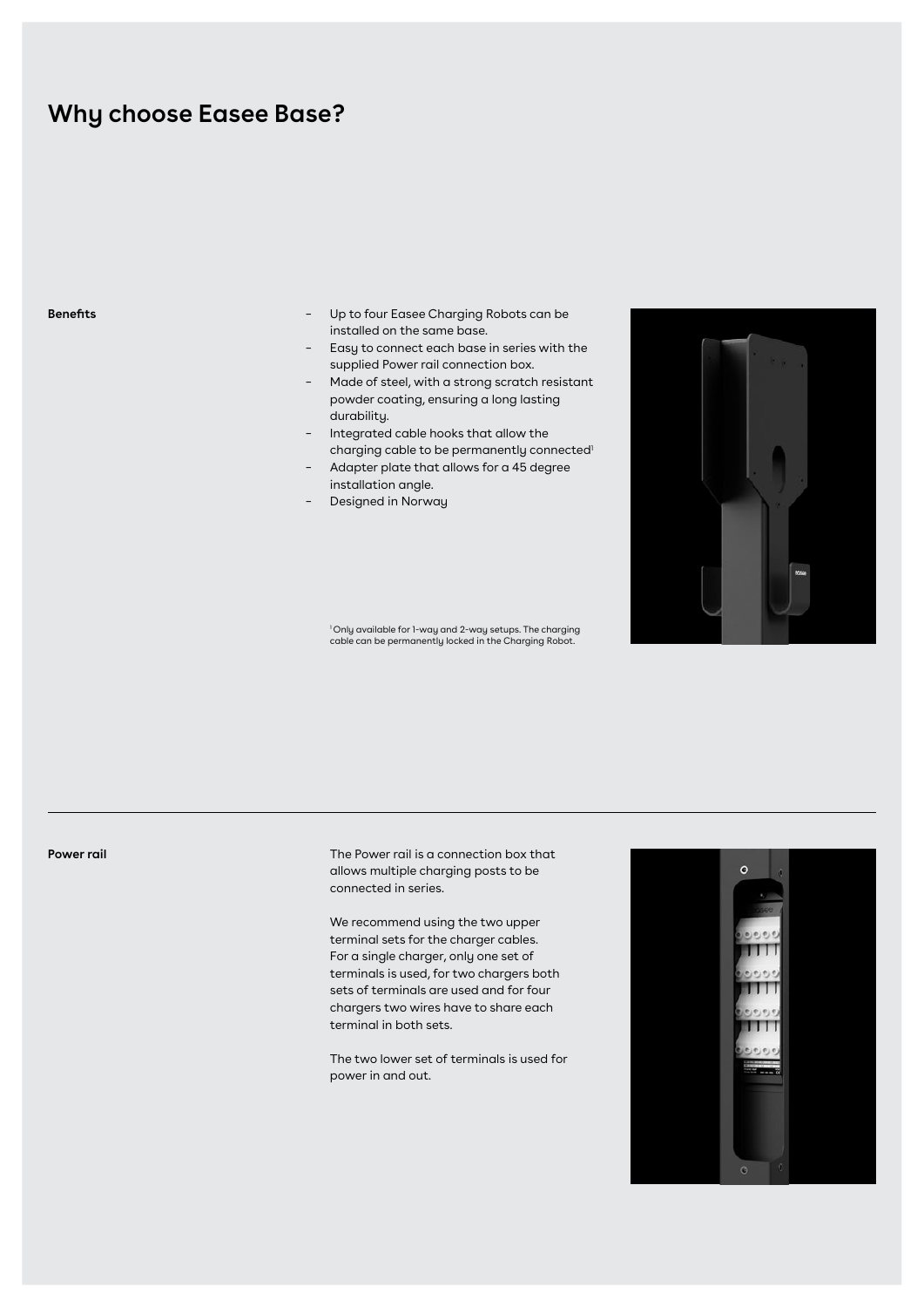# **Specifications**



#### **General**

Dimension (mm): H: 1500 x W: 156 x D: 70 Weight: 10-11 kg Material: Stainless steel Finish: Powder coating Colour: Black IP degree: IP44

### **Features**

Adapter plate for cc 160mm<sup>2</sup> foundation. 45 degree rotation intervals (using the adapter plate). Screws and nuts included.

#### **Technical Electrical connection**

Connection via Power rail. Possibility of serial connection of posts.

### **Cable size**

In and out of the post: Max 25mm2 Up to the Charging Robots: 6mm<sup>2</sup>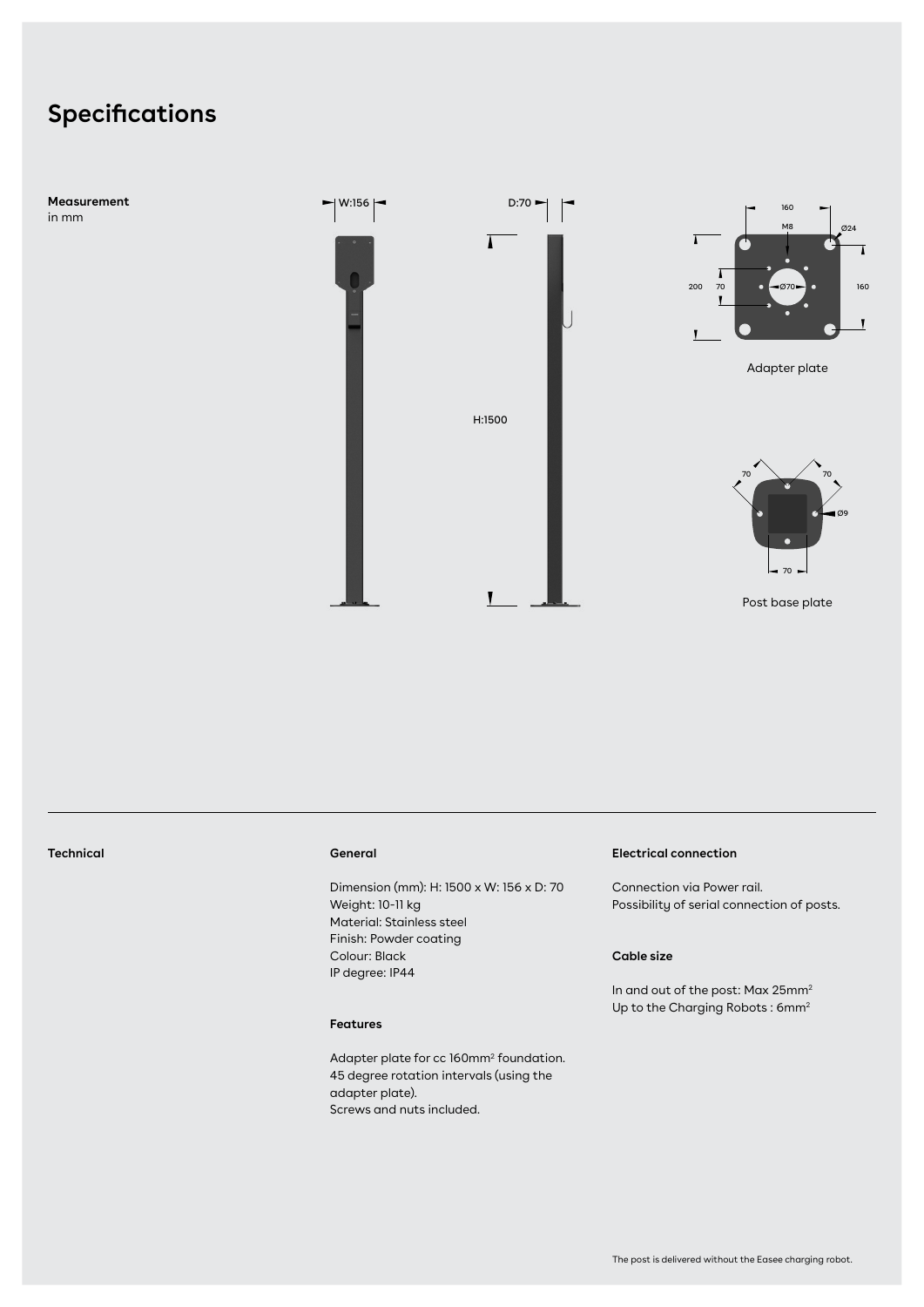## **Common parts**



Adapter plate



Power rail + ground Side panel Column connection plate

 $\mathbb{F}^{\circ}$ 





**1-way**  Part no. 90301

**2-way** Part no. 90302



Mounting plate Blind cover

**4-way** Part no. 90303







Top plate Top frame Bottom frame